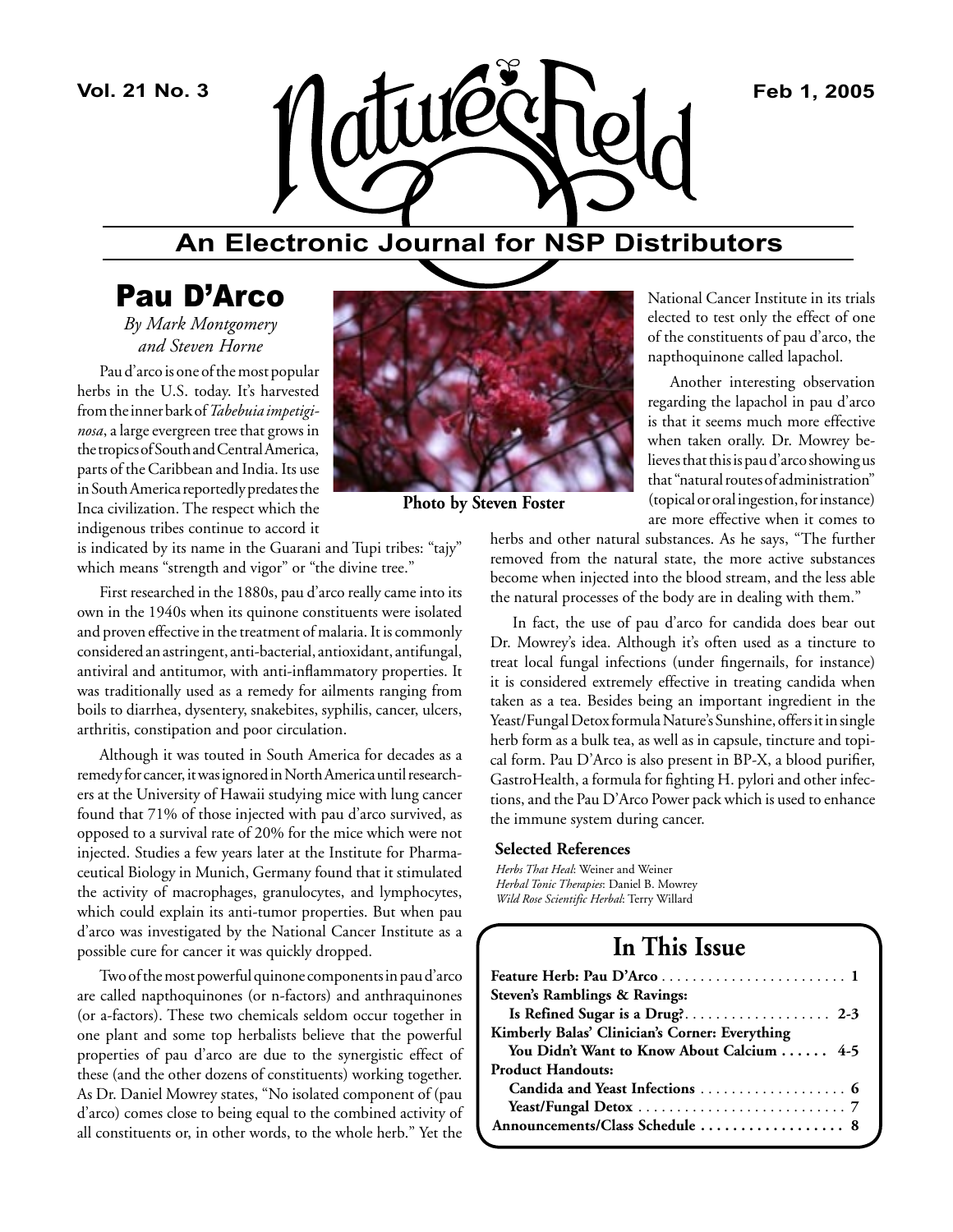

The theme of this issue is yeast infections. I'm positive I had a serious yeast infection growing up. I was plagued with chronic sinus problems in my youth. From the time I was a small child, I was a mouth breather, simply because my sinuses were always plugged up. I also "caught" colds frequently, and every time I did my mother took me to the doctor for antibiotics.

In junior high school the doctor said I had chronic sinusitis and had me take penicillin every day for two years, which was supposed to clear it up. However, at the end of the two years my sinuses weren't any better. In fact, they were worse. I don't blame my family doctor; he was a wonderful, kind man. He just didn't know any better.

In 1973, after my first year of college, I was working as a camp counselor for the YMCA. About half-way through the summer I got sick, took a round of antibiotics, and felt better, then had a relapse where I felt even worse. After the second round of antibiotics, the doctor gave me two shots of gamma globulin to boost my immune system and prescribed a B-complex vitamin with vitamin C which he said would help with stress. This seemed to really help, at least for a time.

However, at the end of the summer I went to Southern California on a two-year mission for my church. The smog really aggravated my respiratory system and within about six weeks I started to get sick again. For the next six months, I was constantly battling congestion, sinus drainage and sinus headaches. The following spring, I wound up in bed for two weeks with pneumonia. After a week on antibiotics, I wasn't any better, so the doctor had me come to his office every day and gave me a shot of tetracycline as well as an oral dose of ampicillin.

When I was feeling better a week later, he put me on antihistamines. I took them and my sinuses were clear, but I was constipated for a week. When I was finally able to go to the bathroom again, I thought, "I'm not going to do this anymore."

Fortunately, there was a chiropractor nearby who belonged to my church who offered to start treating me for free. He encouraged me to stop drinking milk (funny no doctors had ever mentioned this) and to make some other adjustments to my diet. I actually started to feel better.

To anyone who knows about Candida, it should be obvious by now that I had a massive problem with yeast overgrowth. With all those antibiotics, and all the sugar and refined carbohydrates I consumed, it's pretty obvious my intestines must have been teeming with lots and lots of yeastie-beasties.

Chiropractic care and giving up milk and ice cream got me through the rest of my mission with less incidence of sickness. After returning to Utah from my mission I was given a copy of *Back to Eden* by Jethro Kloss. I started using some of his suggestions and continued to improve.

By the early 1980s I was eating less and less refined sugar and had gradually been moving towards more natural sweeteners, such as honey, maple syrup, date sugar, etc. Of course, I also quit using antibiotics entirely and switched to using garlic, goldenseal, Herbal Crisis (Ed Millet's modified Composition Powder), lobelia and capsicum when I got sick. The result was that my immune system got stronger.

I am totally convinced that my gradual dietary improvements and my use of the herbs listed above resulting in a reduction in yeast overgrowth in my intestines, but I never actually went on a candida diet. I personally consider what most people do to try to control candida to be rather extreme and in some cases absurd.

For example, I don't believe that vinegar or mushrooms directly contribute to yeast overgrowth. In fact, some mushrooms, like ganoderma and reshi mushrooms actually help a person overcome yeast problems. Bread is probably a problem, but not because it contains yeast as leavening. Yeast feed off simple sugars, and white bread and rice convert rapidly into simple sugars, which feed yeast.

I also think that it's ridiculous to avoid all natural sugars in trying to combat yeast. I never did. For example, avoiding fresh fruit has always seemed extreme to me. Fruits contain fruit acids and other ingredients that build immunity and help control yeast, not just sugar. In short, my experience in overcoming what was obviously a severe yeast problem without doing any of these things makes me doubt their necessity.

### **Kicking the Sugar Habit**

I think that the single biggest factor in my improved health was simply giving up refined sugar and processed grains. Although I'd been minimizing my sugar intake for years, I was motivated to go "cold turkey" when an iridologist named Grace Larsen in Orem, UT told me I was pre-diabetic. That was in the early 1980s. I had a lot of orange in my eye, and I also have a lacuna on my pancreatic area.

Growing up, I never smoked, used illegal drugs, drank any kind of alcoholic beverage, or consumed tea, coffee or caffienated sodas. This was, of course, due to my religious upbringing.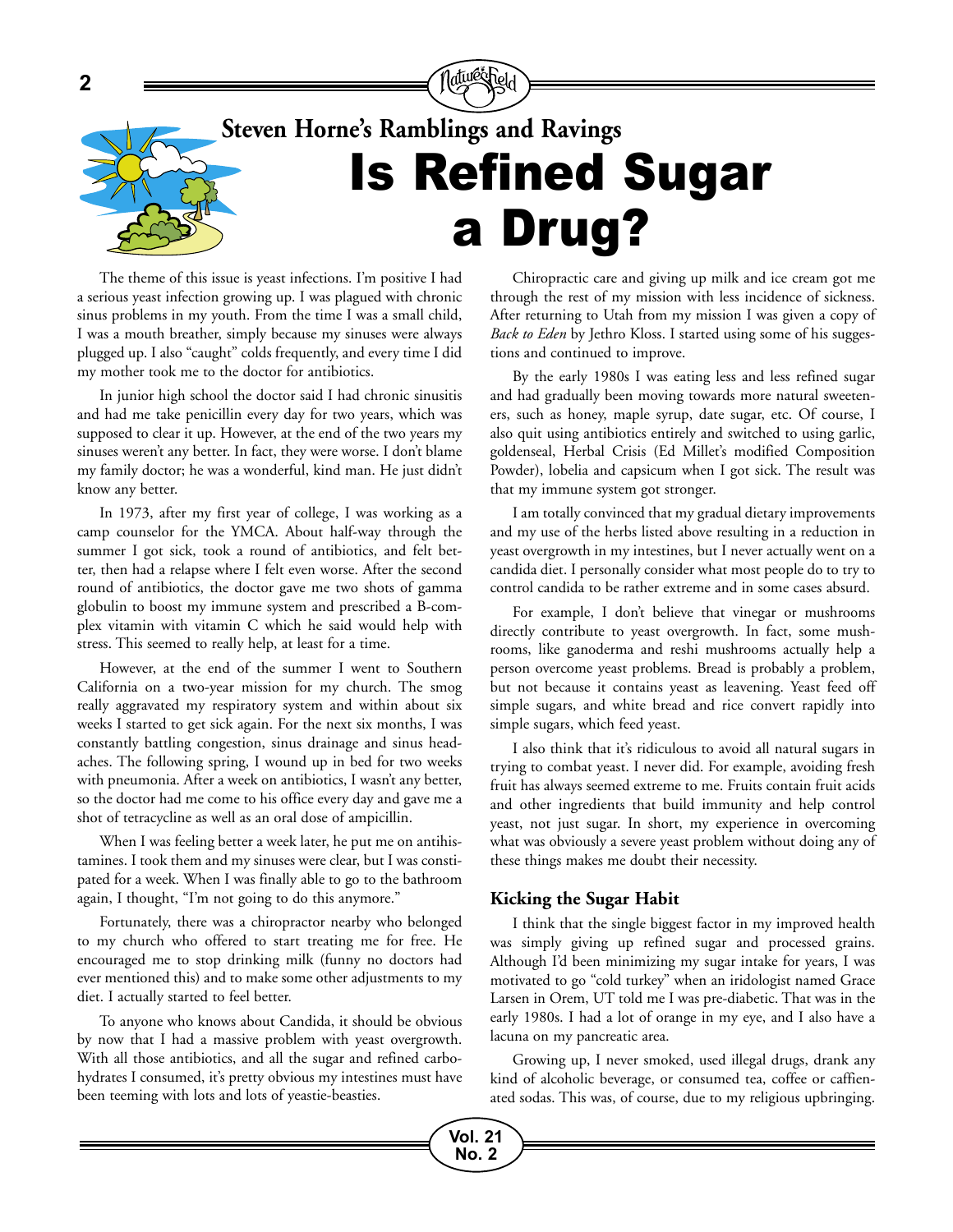

In fact, I drank my first Coca Cola in 1986 in mainland China at the age of 32, just because I was dehydrated and there was nothing else to drink. (By the way, I first tasted wine 10 years ago when I was 40 and my first taste of coffee was 5 years ago at the age of 45.)

The point in this is that I had a hard time understanding addiction until I tried to give up refined sugar. I didn't think I had any addictions. Boy was I wrong.

I was visiting my sister the other day, who has made tremendous progress in overcoming a weight problem she's had for years and she was telling me that she'd discovered she was an addict and that sugar was a drug. I learned the same thing over 20 years ago when I did what she has done—gave up my refined carbohydrates. The experience taught me a lot.

First, I did come to the conclusion (just as my sister and others have) that refined sugar is a chemical drug. It is not a food. It has been processed to the point that it's a lifeless chemical substance. It took me three weeks of complete abstinence to get over the physical withdrawal symptoms.

The second thing I learned from the experience of going "cold turkey" off of sugar was that getting past the physical addiction is only 25% of the battle. The psychological and social aspects of the addiction are much harder to get past.

It took me at least a year, perhaps two, to overcome the social/psychological addiction to sugar. The social addiction comes because sugar is such a social thing. It was especially true in the culture I was in. If you don't smoke, drink, etc., what do you do? The answer, eat sugar and chocolate. I was amazed at how offended one of my friends was one day when I politely said "no thank you" to a piece of chocolate cake. I could see why people who are trying to quit smoking or drinking often have to change their circle of friends.

The psychological addiction comes because we've been trained since childhood to reward ourselves with sugar and to use sugar as a medication when we feel hurt or sad. Birthday parties, holidays and celebrations of all kinds revolve around sugar. How many well-meaning parents offer sugary treats to their children when they are crying or upset? I even wrote a poem about eating cookies to stop crying when I was twenty.

 Sugar gets psychologically associated with having a "good time" and receiving comfort from others. So, you feel you're depriving yourself when you turn it down and that doesn't feel good.

Fortunately, I was working at that time with Dr. C. Samuel West, who preached (and *preached* is the correct word) against the "evils" of sugar and refined grains. He said that you should avoid the stuff and focus on eating healthily, but he also said that if you got the urge to binge, do it with gusto because if you've been eating right long enough, the stuff will immediately make you sick. He was right.

After I'd been off refined sugar for at least one month, I would occasionally let myself "binge." The sugary treats always looked fun and appealing, but I'd always feel worse afterwards. This made it easier to avoid the next time. I "arrived" one day when I suddenly got the urge for some donuts. I went to the local donut shop and picked out three that looked good. When I sat down and took a bite however, they tasted like white flour, sugar and shortening. I was so used to eating whole foods that they tasted awful to me. I was never tempted after that.

When there were company parties and everyone was having cake and ice cream I just didn't have any. One of my fellow employees commented, "You have a lot of will power." I told her that will power didn't have anything to do with it. If you don't like broccoli does it take willpower to turn it down? The stuff had completely lost its appeal. I was too addicted to the good feeling I had when I didn't eat it.

Which brings me to the third thing I learned when I gave up sugar. My sister told me she felt the same way. I felt like a fog had been lifted from my brain and I could think clearly. I also felt closer to God. For about 8-10 years I avoided refined sugar like a recovered alcoholic avoids alcohol. I just didn't like the way it made me feel when I ate it. This was one of the most best periods of my life in terms of productivity and learning. Then, because of some emotional struggles, I relaxed my attitudes. I began to socially indulge again.

The mental "fog" that crept in was slow, but steady. I wasn't eating that much sugar, but I did notice a difference. Recently, however, I've decided to go back to my "cold turkey" approach to refined sugar. I'm avoiding it as much as possible and sticking to natural sweeteners. My head feels clearer and I'm more productive when I stay away from the white-sugar drug.

I believe it's almost a vibrational thing. Refined sugar is a completely dead food vibrationally. Unprocessed honey, while very similar chemically, is still a live food and vibrates at a higher frequency. While it's still not good to eat too many sweets, even ones that are sweetened with natural sugars, I find that the mental clarity is still there because they have more "light and life" in them.

If you doubt my assertion that sugar is a drug, then I challenge you—give it up "cold turkey" for just three weeks. You might be amazed by what the experience will teach you.

**Steven H. Horne is a professional member and past president of the American Herbalists Guild, a certified iridologist with the International Iridology Practitioners Association, and a gifted teacher and consultant in the field of natural health care. He is president of Tree of Light Publishing.**

**Vol. 21 No. 2**

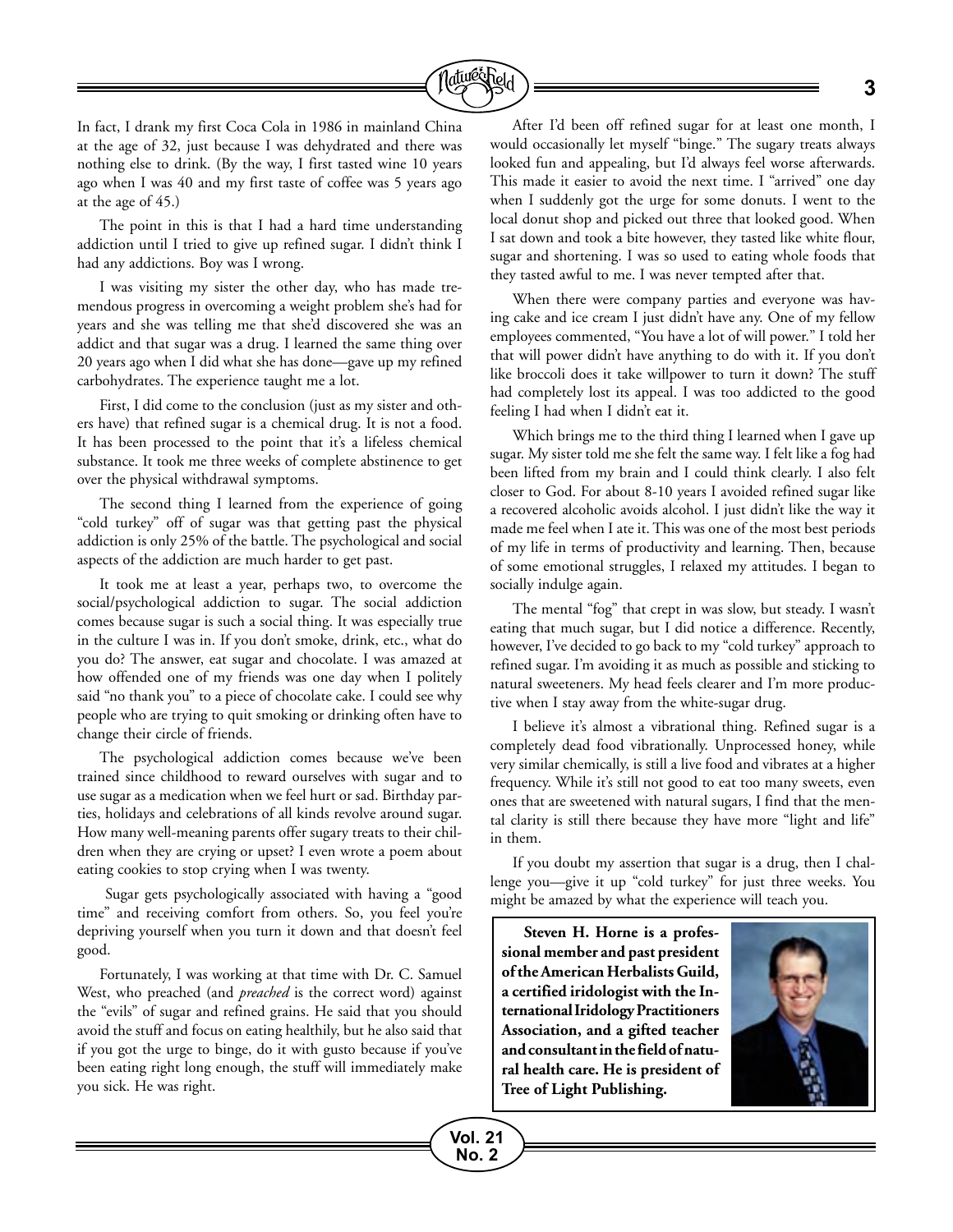

**Editor's Note:** I have long been an advocate that the best way to increase minerals in the body, including calcium, iron, etc. is through foods and herbs. Kim Balas recently addressed a series of questions about calcium on our forum (NSPAdvisor@yahoogroups.com). Although this information contradicts some popular teachings about calcium, my personal experience with calcium supports these conclusions. So, although some people may not like hearing some of this, it is important that people understand that everyone doesn't need a calcium supplement. Also, many NSP Managers have reported to me over the years that they have also had better results healing bones and tissues with Herbal CA, HSN-W or other herbal products than they have using calcium supplements. —Steven Horne.

#### **Calcium and Kidney Stones**

*I am a little confused about kidney stones. I understand they are free floating calcium formations, but the herbs we recommend to get rid of kidney stones, such as hydrangea & marshmallow are high in calcium. So, when their doctor has told them to stay away from calcium, there is confusion. Can you please clarify this issue?*

The calcium in the herbs is bound calcium, and the amounts are very small. If you look at Mark Pederson's Nutritional Herbology book, you'll see that 100 grams of hydrangea contains about 646 milligrams of calcium. One capsule of hydrangea contains 325 milligrams of the herb. A gram is 1,000 milligrams, so 100 grams is the same as 100,000 milligrams.

So, to get 100 grams calcium from hydrangea you'd have to take over three bottles (300 hundred capsules) of hydrangea. Put another way, each capsule contains about 2 milligrams of calcium, so taking a whole bottle of hydrangea gives you a little more than 200 milligrams of calcium.

This is far less than any calcium supplement. Even Herbal CA has only about 4 mg. of calcium per capsule. So, that amount of calcium isn't going to cause stones.

There is a difference in the form of calcium, too. The calcium in plants is more bioavailable to tissues than the calcium in supplements because it is bound calcium. The parathyroid uses mostly bound calcium.

Kidney stones are the result of unbound or free floating calcium. So, if you have kidney stones you need to reduce the level of free calcium in the blood. One way of doing this is to increase lipid levels to help bind this calcium, but it requires B-12 to drive it through the intestines.

The herbs, like hydrangea, also contain co-factors, including other minerals that help the body bind and utilize calcium. Thus, they not only pose no risk for kidney stones, they actually help prevent and even dissolve them.

#### **Assimilating Calcium**

 *I have a client who has a very hard time; in fact says her body cannot assimilate calcium, any suggestions?* 

Most people have a hard time assimilating calcium. Especially the kinds of calcium found in mineral supplements. It is a very dense mineral and without the right balance of hydrochloric acid and pepsin in the stomach most of it winds up being unbound and causes more harm than good.

Calcium is poorly absorbed in the intestinal tract as are most other bivalent cations. Calcium absorption can be dramatically affected by Vitamin D which has a potent effect on increased calcium absorption in the intestinal tract along with the B-12. B-12 deficiency is usually a root cause for difficulty in calcium absorption. The other major root cause is a lack of bindable lipoproteins for it. A Vitamin D compound is formed between the liver and the kidneys known as dihydroxycholecalciferol, which is also stimulated by parathyroid hormone to help facilitate calcium uptake.

Phosphorus is a factor here with the parathyroid and it is usually easily absorbed unless there are large quantities of calcium that combine with the phosphorus in the intestines. This creates an insoluble calcium phosphate compound that is excreted from the bowel.

In fact, 90% of calcium loss is from the bowel, only 10% is from the urine. The 10% from the urine is controlled by parathyroid hormone which also causes excretion of phosphorus. Phosphorus levels can dramatically change without affecting function. On the other hand, increased amounts of calcium in the blood can cause central nervous system depression.

### **Coral Calcium**

**Vol. 21 No. 2**

*I have a client who is getting great results using NSP's Coral Calcium. She is using it along with NSP's Calcium Magnesium and several other products but when she tries to lay off of it for awhile she*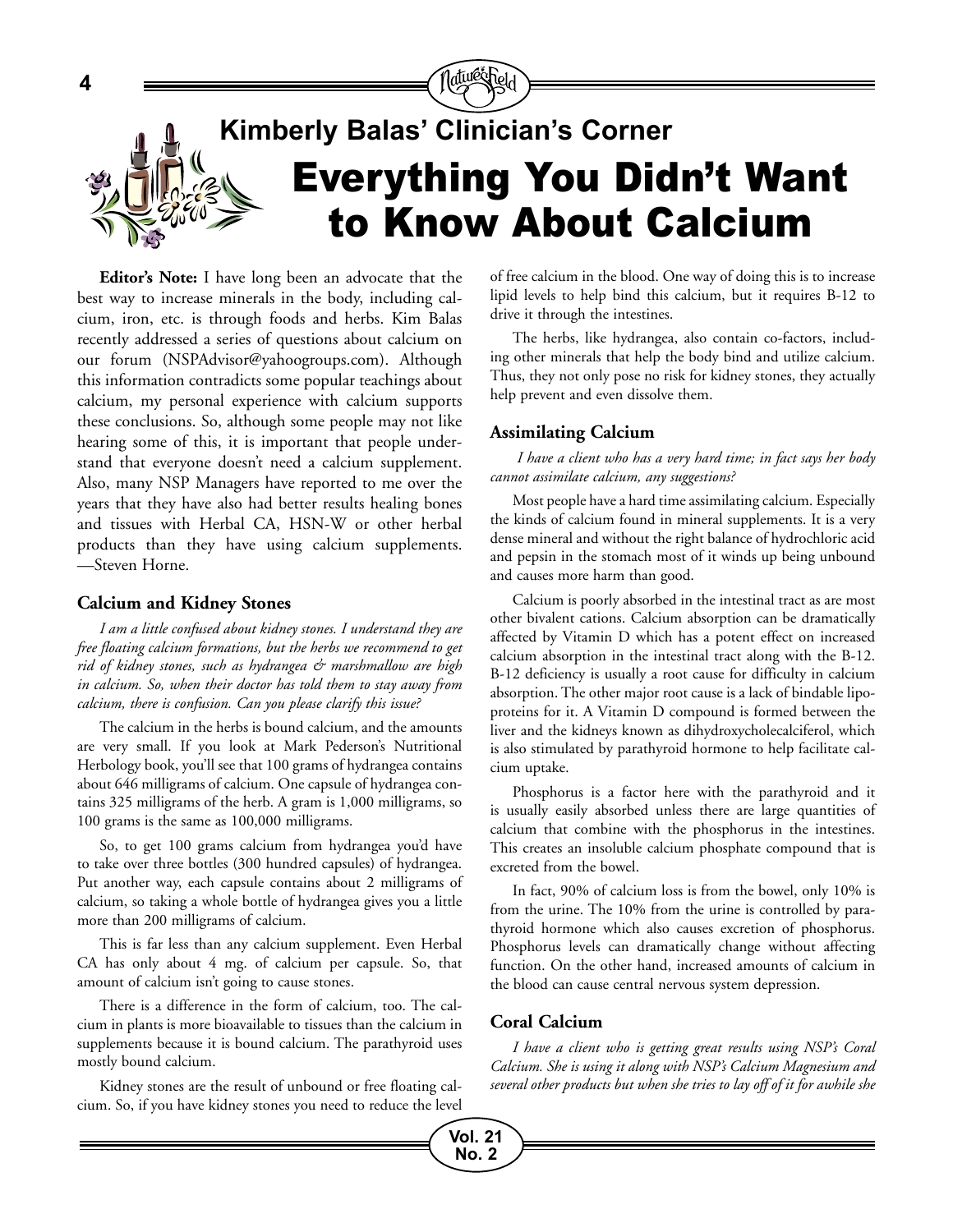

*very quickly loses ground (just 2-3 days). How long should one stay on coral calcium and is there a long term effect that can be negative to ones health?*

I am not a huge proponent of calcium supplements. Plant calciums are the ultimate choices for calcium. For example, horsetail is rich in calcium and silica. Silica works with calcium and acts as a messenger to tell the hypothalamus what is really being utilized and what is needed in the body.

The calcium in plants is taken up more efficiently and is more bioavailable to the tissues of the body. It is not going to create an excess of free calcium in the blood because plant calciums contain their own organic anions. Organic anions or protein are required for calcium to be utilized correctly in bone and other tissue without creating calcium deposits. Most of the time people don't really have calcium deficiencies, they have protein deficiencies or problems with protein metabolism, so they can't properly bind and utilize calcium. They may also lack silica, boron, or other trace minerals that work with calcium in the tissues.

So while you may feel better on some levels by taking calcium supplements, this doesn't mean your body is utilizing it effectively. If you aren't taking in enough vitalized protein or don't have enough organic anions present, then you will create an excess of free calcium in the body. 55% of the calcium in your body is bound and 45% is unbound. If this ratio is thrown off even slightly by adding excess calcium that cannot be bound then you can create things like hardening of the arteries, kidney stones, calcifications, bone spurs, increased cancer risk, and so forth. Hyper calcimia malignancies are proof of the increase in cancer risk with unbound calcium.

Many claims are made that coral calcium will help prevent cancer because it buffers and will increase pH values. There may be a temporary buffering of excess acids, but this is just a band-aid, and isn't really correcting the underlying problems. In reality, increased free calcium in the blood can actually lower pH in the tissues. There are many factors here, because there are 7 layers in the body's pH buffering system. We don't know that the same layer will be affected in the exact same way in every single person.

Coral calcium is composed of calcium carbonate, which is also called limestone or chalk. Calcium carbonate is the form of calcium in antacids like Tums. In order to be bound, the body has to break the bond between the calcium and the carbonate and bind the calcium to a different organic anion or to protein. Breaking this bond, and digesting the proteins needed to bind the calcium requires hydrochloric acid (HCl). But, calcium carbonate blocks HCl production, so the process of metabolizing and utilizing the calcium is disrupted. This is why you wind up with more unbound, free calcium.

If you are taking coral calcium with protease then you will be more likely to bind the calcium. You will also be more successful in binding the calcium if you also take a plant-based calcium like Herbal CA or HSN-W.

When there is too much calcium in the blood what is needed is a "push" to move the calcium. B-12 and increased protein can offer this push. Taking a protease enzyme with any calcium supplement is also beneficial. Finally, most people don't really need the calcium at all. What they need is magnesium and protein.

To summarize. The body needs bound calcium to utilize in the parathyroid to build bone. To bind calcium you need protein, certain lipids and B-12. Phosphorus will not alter how the parathyroid uses calcium but excess free calcium will. Excess calcium can cause more harm than good, especially if one has digestive or intestinal issues. Lastly, plant-based calciums will be better assimilated and utilized than other forms of calcium.

### **Long Term Use of Coral Calcium**

 *I've been taking coral calcium for a couple of months. It has increased my energy level. I've tested my pH and it stays within range. I don't see enough negative data on this product to really change my mind on taking it.* 

I don't use the Coral Calcium long term (over two months) and only use it in serious situations. Since the body can't utilize the free calcium that enters the blood stream when using coral calcium, it will dump the excess in the urine. This will balance the pH of the urine, but it does not mean that you are balancing the pH of the tissues. You can get a similar false positive by taking baking soda.

In order to see what is really happening, you have to figure out your free calcium index which measures the excesses of free calcium. The Free Calcium Index (FCI) compared with total calcium reflects the sum total organic anions (alkaline buffers) plus albumin relative to total calcium.

To calculate the FCI you take the serum phosphorus number and multiply it by 2.5. This gives you a total for predicted calcium. You then take the serum calcium number and subtract this predicted calcium number from it. If the total is greater than 1.8 this signals the start of a plaque situation. Anything greater than 2.4 is serious.

**Kimberly Balas is a board certified naturopath and an instructor for Tree of Light. She is also a certified iridology instructor and a board member with the International Iridology Practitioners Association (IIPA). She is available for personal consultations in her Melbourne, FL office or by phone (321-725-7731).**

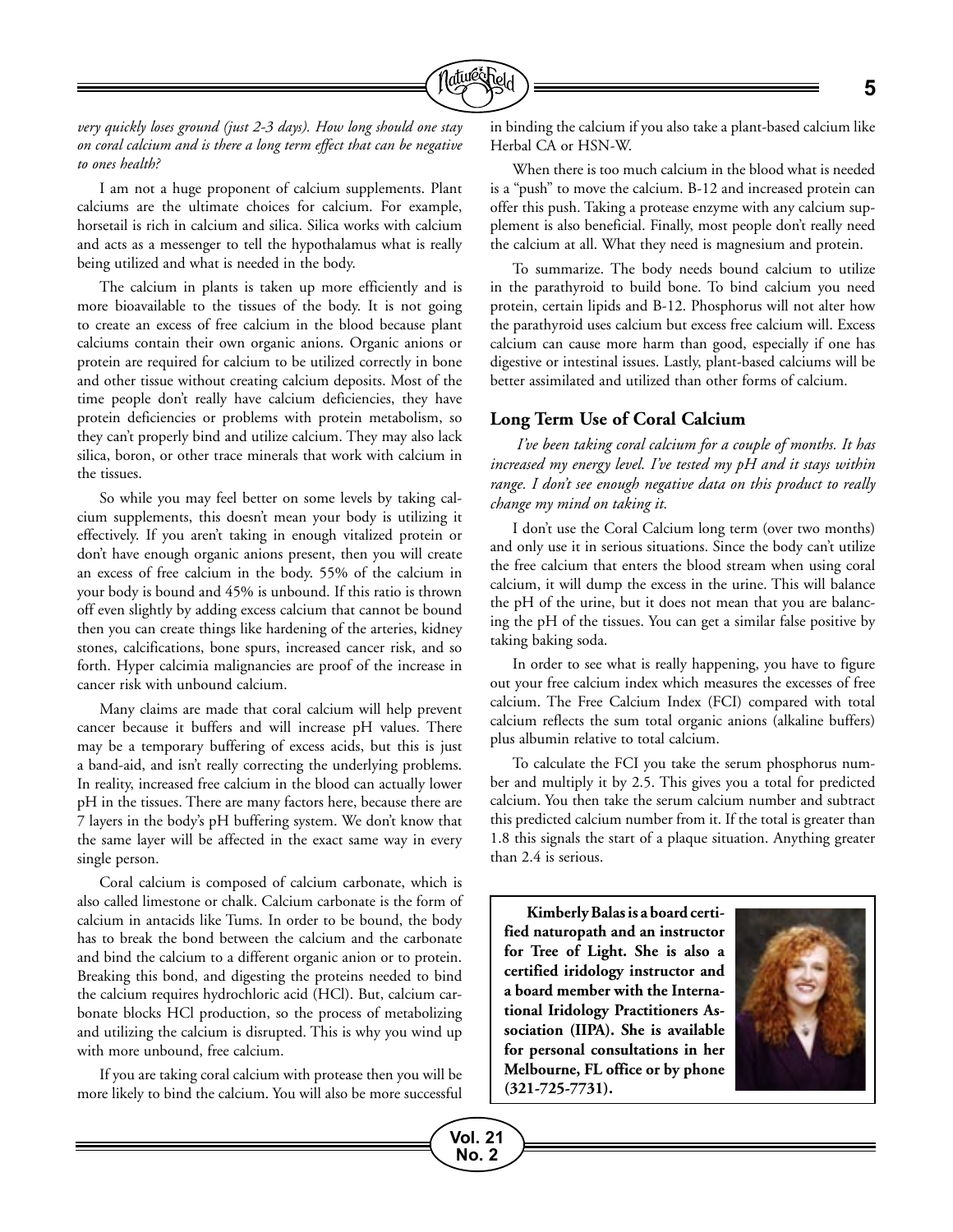## **Candida and Yeast Infections**

**Keeping the Yeast "Weeds" Out of Your Intestinal Flora "Garden"**

Many people have heard the saying "A weed is just a plant that's not in its proper place." What many of us are not aware of is that all plants, including weeds, grow when the environmental conditions are favorable to them. Alter the environment and different plants will be encouraged to grow.

Inside our intestinal tract we have a "garden" of microorganisms growing—some friendly, and some not so friendly. These microbes are collectively called the intestinal flora. When the environment of the intestines is altered, the unfriendly microbes, like weeds in a garden, can take over.

One of these microbes is Candida albicans, a strain of yeast. It is present in everyone's body, but when the internal environment of the intestines is altered, it can multiply out of control, just like weeds can overrun a neglected garden.

One of the primary factors that alters the environment and causes yeast overgrowth is the use of antibiotics. Yeast like candida normally have to compete with certain strains of friendly bacteria like acidophilus and bifidophilus. These friendly bacteria, known collectively as probiotics, secrete substances which inhibit yeast overgrowth. Antibiotics kill them, which allows the yeast to multiply out of control. Yeast secrete a toxin that damages the intestinal membranes causing toxins to "leak" into the body—a condition known as "leaky gut syndrome." These toxins also weaken the immune system. This can contribute to problems like food allergies, respiratory congestion, earaches, skin rashes, and the development of inflammatory bowel disorders.

The damage isn't limited to the colon. Yeast often infects the vaginal area in women causing itching, burning and pain. It can also settle in other areas of the body, such as the mouth and throat (causing thrush in infants). Yeast infections can also occur in the fingernails and toenails, in the feet (athlete's foot) and in the upper respiratory system (chronic sinus problems and itchy ears).

Fortunately we've understood the dynamics of Candidiasis for years, and experience has shown that it can be effectively treated, provided the person suffering from it is willing to make some basic lifestyle changes and more carefully "tend their intestinal garden."

There are three parts to an effective program for yeast infections. The first part is using remedies which directly kill or inhibit the yeast growth. Keep in mind that you'll never destroy all the yeast (just like you'll never kill all the weeds). You just need to knock them down enough for the friendly organisms to reassert their dominance in the intestinal garden.

### **For Educational Purposes Only** | Distributed by:

Seek appropriate professional assistance for all serious health problems. Handout prepared by Tree of Light Publishing P.O. Box 911239, St. George, UT 84791 (www.treelite.com) ©2004 May be reproduced provided it is not altered in any way.

Yeast/Fungal Detox is a powerful formula for knocking down yeast overgrowth. Start slowly using 1-2 capsules per day. A person may increase the dose to as many as 5 or 6 capsules per day, but it is always best to start slowly. If the yeast die off too rapidly, it can cause a toxic reaction in the body known as a healing crisis.

Another great antifungal remedy is pau d'arco, a South American plant which has proven highly effective for many people. It is most effective when made into a tea and consumed throughout the day. The tea can also be used as a douche for vaginal yeast infections.

Other products that are anti-fungal include High Potency Garlic, Caprylimune, and Paw Paw Cell Reg. The ParaCleanse with Paw Paw will not only knock down yeast in the intestines, but other forms of parasites, too. Essential oils can also be helpful in an anti-fungal program. They are best used topically in baths or massage oils that are rubbed on the abdomen. Antifungal oils include oregano, tea tree and lavender oil.

The second part of an effective antifungal program is to stop feeding the yeast. Yeast thrive on simple sugars and refined carbohydrates. It's a good idea to completely avoid these foods for a few weeks or so while taking the antifungal remedies. It's also a good idea to limit fruit juices, peanuts, foods containing yeast and fermented or aged foods like cheese or tamari. However, the main dietary changes are to avoid all simple sugars.

The final part in an effective program for eliminating yeast is to reintroduce friendly bacteria into the system. L. Reuteri is a strain of lactobacillis bacteria that is particularly aggressive at clearing out yeast overgrowth. Bifidophilus Flora Force is another good choice. A third product is Probiotic Eleven which contains eleven different types of lactobacillis and is the best choice for restoring healthy flora over the long run.

Finally, it's important to note that many authorities agree that six weeks of following these guidelines will usually yield clear improvements. Within that time there will usually be periods of improvement, followed by periods of seeming aggravation of symptoms which can be the result of toxins entering the system as the yeast are killed off. But even after yeast levels have been brought under control it's important to "keep any eye on the weeds" so they don't once again take over the garden.

For more information on dealing with yeast infections consult your local herb specialist. You can also check *The Comprehensive Guide to Nature's Sunshine Products* by Tree of Light Publishing.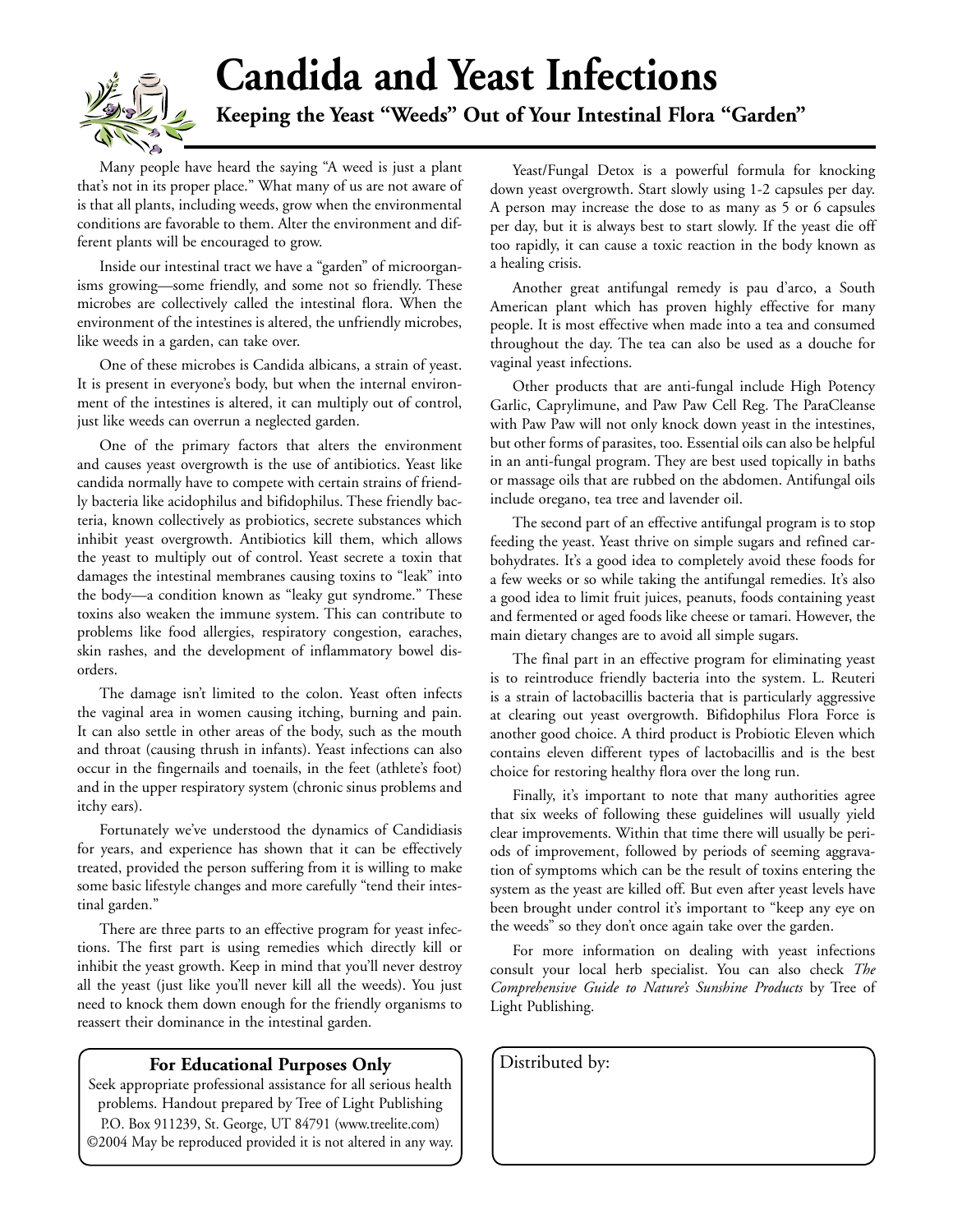## **Yeast/Fungal Detox**

### **Effective Combination for Candida and Other Fungal Infections**

Overgrowth of yeast (*Candida albicans*) in the intestinal tract has been linked to numerous health problems. Yeasts secrete toxins that weaken the immune system. Yeast overgrowth is also linked to sinus infections, immune weakness and cravings for sugar and refined carbohydrates. Candida infections in the gut also contribute to yeast infections in other areas of the body such as the feet, nails, and genital areas. Itchy ears may also be a result of yeast overgrowth.

Some experts claim that 90% of the American population have an overgrowth of yeast. Others state that anyone who has ever used antibiotics should take steps to reduce yeast overgrowth. Any condition which has left the immune system weakened can open the door for the overgrowth of these microorganisms.

Yeast/Fungal Detox is designed to inhibit the growth of Candida albicans and other forms of yeast. Several of its ingredients also help to rebuild an immune system that has been weakened due to yeast overgrowth.

Here is a short description of the purpose of each ingredient in this formula.

The essential oil of oregano has been widely promoted for yeast infections because it is a strong antifungal. It is not wise to use the pure essential oil internally, however, because it can damage the liver. For internal use, **oregano herb** (which is found in this formula) is a better choice. It is completely safe and is still a useful antiseptic and antifungal. Oregano herb not only helps control yeast overgrowth, it also stimulates digestive function and expels excess mucus from the lungs.

**Garlic** has been dubbed "Nature's Penicillin" because of its ability to combat bacterial infections. Unlike chemical antibiotics, however, garlic does not cause yeast overgrowth because it also inhibits viral and fungal infections. Like oregano, it also stimulates digestive secretions and enhances digestive function, as well as expelling mucus from the system.

**Pau d'arco** comes to us from the Amazon rain forest. It has long been recognized as a powerful anti-fungal agent. It was originally thought to be directly anti-fungal, but more recent research shows that it may work by stimulating the immune system. It is not only helpful for yeast infections, it can also be useful for bacterial and viral infections as well as parasites and cancer. It is considered to be a blood purifer (which means it helps remove toxins from the fluids of the body).

### **For Educational Purposes Only** | Distributed by:

Seek appropriate professional assistance for all serious health problems. Handout prepared by Tree of Light Publishing P.O. Box 911239, St. George, UT 84791 (www.treelite.com) ©2004 May be reproduced provided it is not altered in any way.

**Echinacea** is also known as purple coneflower. Echinacea is widely recognized for its ability to stimulate the immune system and inhibit the spread of infection. It overcomes sluggish lymphatic function and helps remove toxins from the blood—particularly important when dealing with yeast die-off. It also helps people who feel sick or weak to recover their strength.

Yeast/Fungal Detox also supplies other traditional antifungals. These ingredients also support immune system function to resist candida and other infections.

 One of these ingredients is **caprylic acid**, which kills yeast in one phase of its growth. **Sodium propionate** and **sorbic acid** kill yeast in all phases of growth and are classified as GRAS (Generally Recognized as Safe) by the FDA when used in foods as antimicrobial (preservative) agents according to good manufacturing practices.

 The minerals selenium and zinc (as amino acid chelates) are absolutely critical to immune function. Zinc enhances immunity and promotes tissue integrity.

The recommended dose of Yeast/Fungal Detox is one capsule with a meal twice daily. However, higher doses can be taken (up to six capsules a day) when the problem is severe. However, it is best to go slowly when trying to eliminate yeast from the system, as a too-rapid die-off of yeast can cause uncomfortable symptoms such as headaches and diarrhea.

 For more effective yeast control you can add one tablet of L. Reuteri twice daily and one capsule of Paw Paw Cell Reg once daily. L. Reuteri is an aggressive probiotic which helps to quickly re-establish friendly bacteria in the intestines. It is also wise to follow up the yeast/fungus detox program with longer-term probiotics such as Probiotic Eleven or Bifidophilus Flora Force which re-introduce a wider range of friendly microorganisms back into the intestines.

It is also wise to eliminate or severely reduce the consumption of simple sugars and refined carbohydrates when trying to get yeast overgrowth under control. Yeast feed on simple sugars.

#### **Selected References**

*The Comprehensive Guide to Nature's Sunshine Products* by Tree of Light Publishing

*The Encyclopedia of Medicinal Plants* by Andrew Chevallier

*Professional Guide to Conditions, Herbs and Supplements* by Integrative Medicine Communications

*PDR for Nutritional Supplements* by Physician's Desk Reference